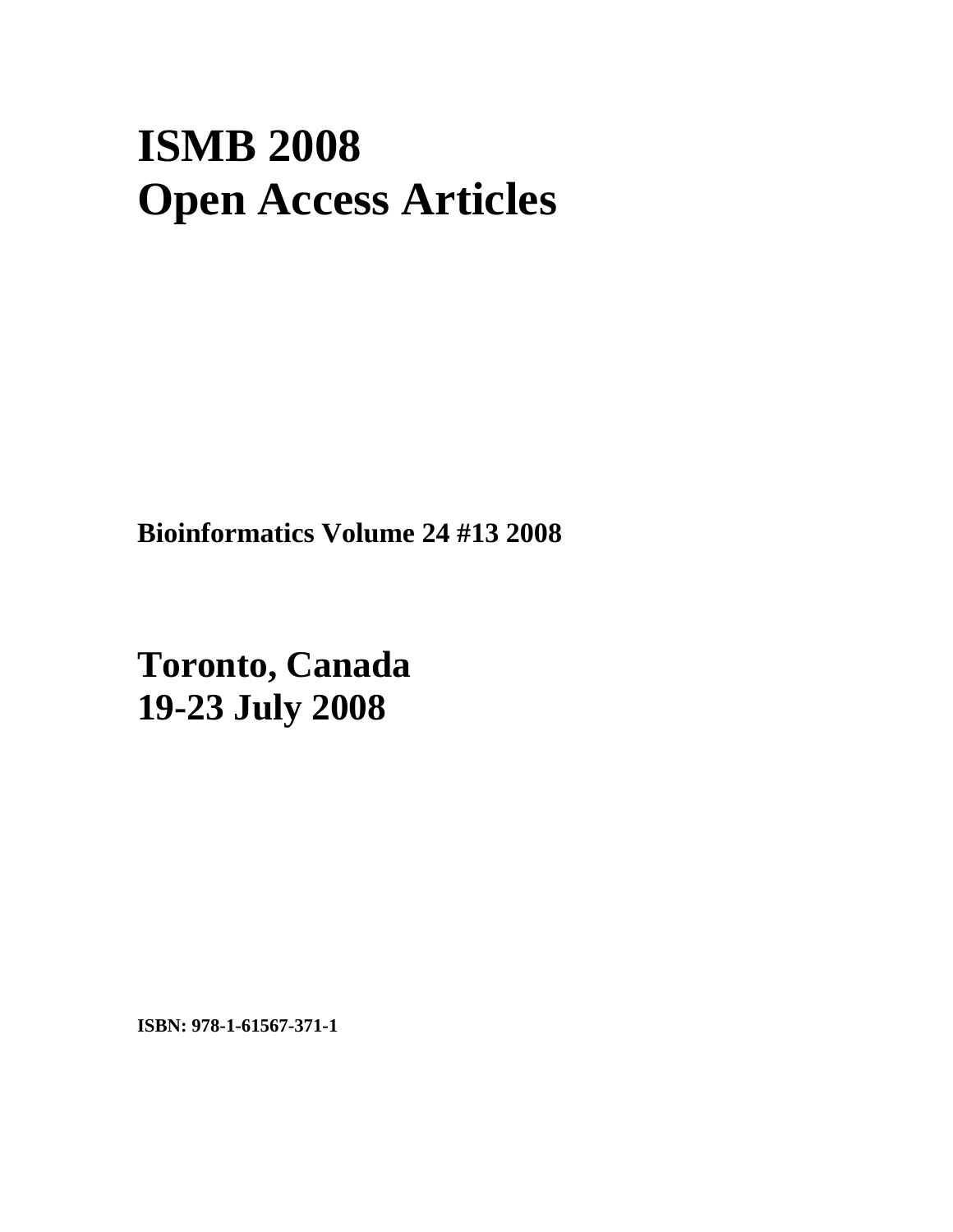**Printed from e-media with permission by:** 

Curran Associates, Inc. 57 Morehouse Lane Red Hook, NY 12571



**Some format issues inherent in the e-media version may also appear in this print version.** 

Copyright© (2008) by Oxford University Press All rights reserved.

Printed by Curran Associates, Inc. (2009)

For permission requests, please contact Oxford University Press at the address below.

Oxford University Press 2001 Evans Road Cary, North Carolina 27513

Phone: (919) 677-0977 Fax: (919) 677-1714

jnlorders@oup-usa.org

#### **Additional copies of this publication are available from:**

Curran Associates, Inc. 57 Morehouse Lane Red Hook, NY 12571 USA Phone: 845-758-0400 Fax: 845-758-2634 Email: curran@proceedings.com Web: www.proceedings.com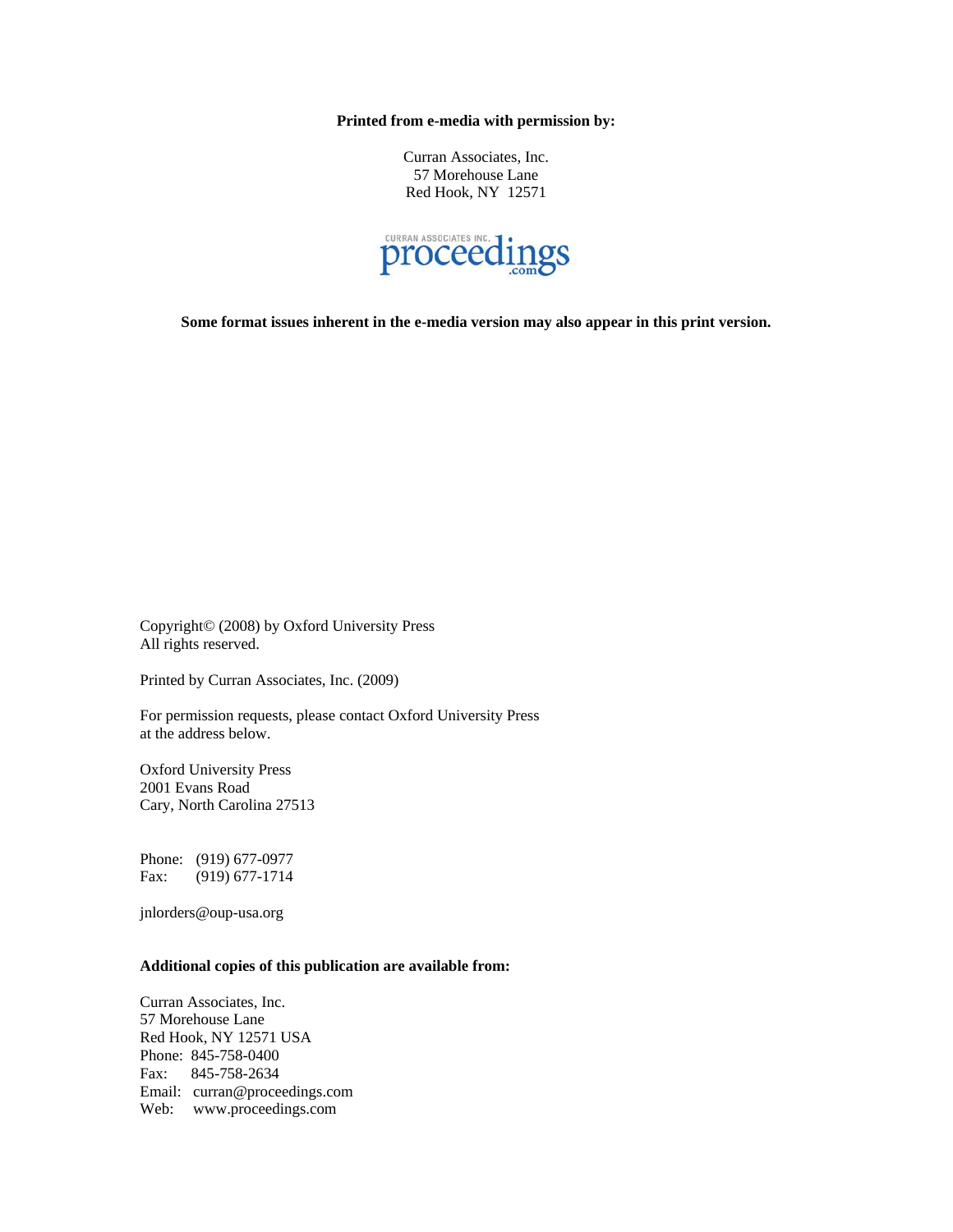## **TABLE OF CONTENTS**

| <b>Editorial</b>      |  |
|-----------------------|--|
| A. Valencia. I. Cases |  |
|                       |  |

*N/A* 

#### **ORIGINAL PAPERS Sequence Analysis and Alignment**

| POIMs: Positional Oligomer Importance Matrices — Understanding Support Vector Machine-based           |  |
|-------------------------------------------------------------------------------------------------------|--|
|                                                                                                       |  |
| Soren Sonnenburg, Alexander Zien, Petra Philips, Gunnar Ratsch                                        |  |
| The Effectiveness of Position - and Composition-specific Gap Costs for Protein Similarity Searches 15 |  |
| Aleksandar Stojmirovic, E. Michael Gertz, Stephen F. Altschul, Yi-Kuo Yu                              |  |
|                                                                                                       |  |
| Thomas Abeel, Yvan Saeys, Pierre Rouze, Yves Van de Peer                                              |  |
|                                                                                                       |  |
| Iman Hajirasouliha, Fereydoun Hormozdiari, S. Cenk Sahinalp, Inanc Birol                              |  |
| Efficient Algorithms for Accurate Hierarchical Clustering of Huge Datasets: Tackling the Entire       |  |
|                                                                                                       |  |
| Yaniv Loewenstein, Elon Portugaly, Menachem Fromer, Michal Linial                                     |  |
|                                                                                                       |  |
| Yunpen Xu, Xuefeng Zhou, Weixiong Zhang                                                               |  |
|                                                                                                       |  |
| Seunghak Lee, Elango Cheran, Michael Brudno                                                           |  |
|                                                                                                       |  |
| Chuong B. Do, Chuan-Sheng Foo, Serafim Batzoglou                                                      |  |

## **Comparative Genomics**

| Simon Wong, Mark A. Ragan                                                               |  |
|-----------------------------------------------------------------------------------------|--|
|                                                                                         |  |
| Jun Liu, Sanjay Ranka, Tamer Kahveci                                                    |  |
|                                                                                         |  |
| Chunfang Zheng, Oian Zhu, Zaky Adam, David Sankoff                                      |  |
| A Model of Higher Accuracy for the Individual Haplotyping Problem Based on Weighted SNP |  |
|                                                                                         |  |
| Minzhu Xie, Jianxin Wang, Jianer Chen                                                   |  |

## **Evolution and Phylogeny**

| Yu Lin, Bernard M.E. Moret              |  |
|-----------------------------------------|--|
|                                         |  |
| C. Than, R. Sugino, H.Innan, L. Nakhleh |  |
|                                         |  |
| Mukul S. Bansal, Oliver Eulenstein      |  |

#### **Gene Regulation and Transcriptomics**

| Moran Yassour, Tommy Kaplan, Ariel Jaimovich, Nir Friedman |  |
|------------------------------------------------------------|--|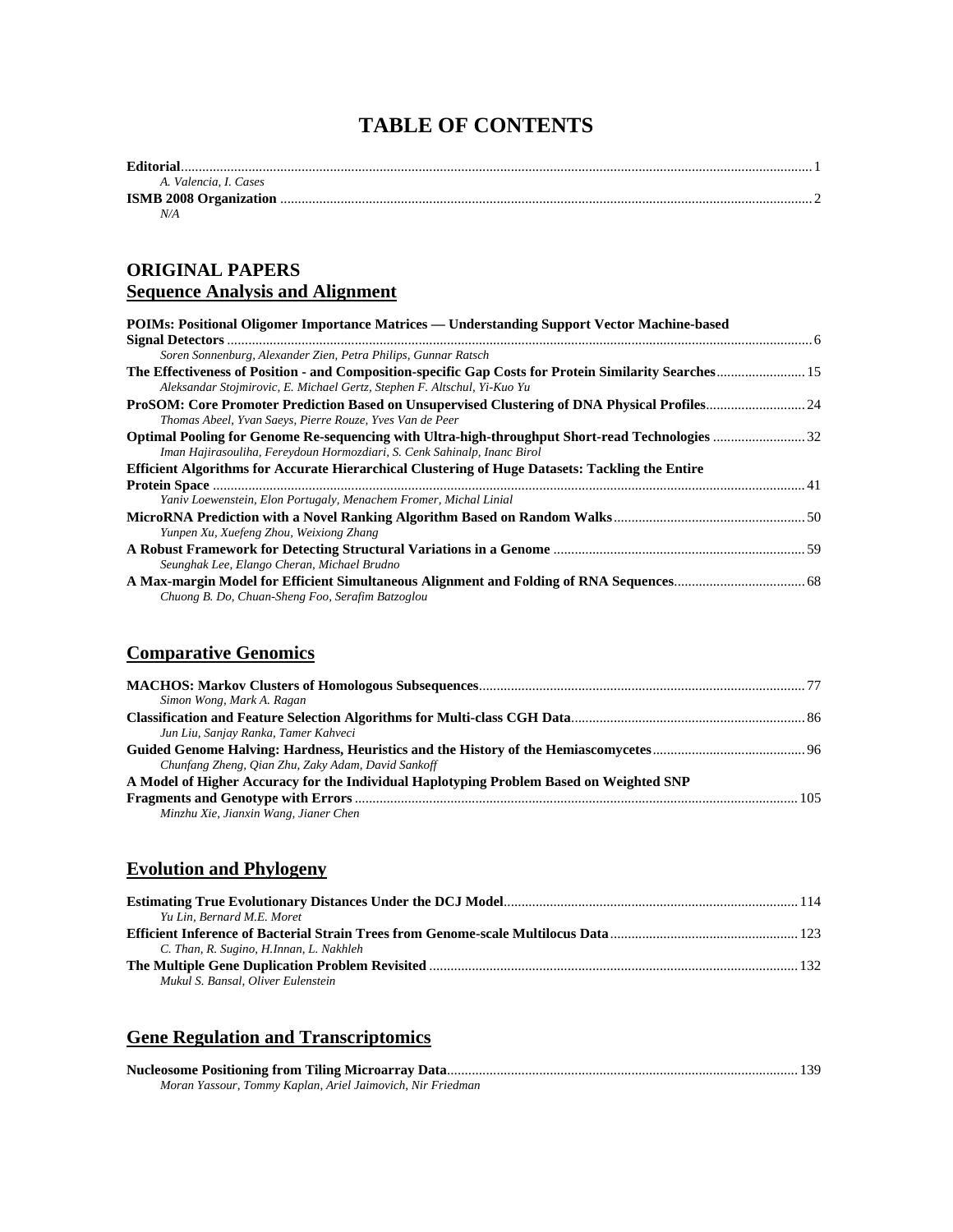| Tien-ho Lin, Naftali Kaminski, Ziv Bar-Joseph                                                |  |
|----------------------------------------------------------------------------------------------|--|
|                                                                                              |  |
| Ivan G. Costa, Stefan Roepcke, Christoph Hafemeister, Alexander Schliep                      |  |
| Predicting Functional Transcription Factor Binding Through Alignment-free and Affinity-based |  |
|                                                                                              |  |
| Lucas D. Ward, Harmen J. Bussemaker                                                          |  |
| T.A. Knijnenburg, L.F.A. Wessels, M.J.T. Reinders                                            |  |

#### **Protein Structure and Function**

| Shuai Cheng Li, Dongbo Bu, Xin Gao, Jinbo Xu, Ming Li                                   |  |
|-----------------------------------------------------------------------------------------|--|
|                                                                                         |  |
| Ludovica Montanucci, Piero Fariselli, Pier Luigi Martelli, Rita Casadio                 |  |
|                                                                                         |  |
| Ivelin Georgiev, Daniel Keedy, Jane S. Richardson, David C. Richardson, Bruce R. Donald |  |
|                                                                                         |  |
| Fei Xiong, Gopal Pandurangan, Chris Bailey-Kellogg                                      |  |
|                                                                                         |  |
| Menachem Fromer, Chen Yanover                                                           |  |

## **Protein Interactions and Molecular Networks**

| <b>Identifying Functional Modules in Protein–protein Interaction Networks: An Integrated Exact</b> |  |
|----------------------------------------------------------------------------------------------------|--|
|                                                                                                    |  |
| Marcus T. Dittrich, Gunnar W. Klau, Andreas Rosenwald, Thomas Dandekar, Tobias Muller              |  |
| Prediction of Drug-target Interaction Networks from the Integration of Chemical and Genomic        |  |
|                                                                                                    |  |
| Yoshihiro Yamanishi, Michihiro Araki, Alex Gutteridge, Wataru Honda, Minoru Kanehisa               |  |
|                                                                                                    |  |
| Noga Alon, Phuong Dao, Iman Hajirasouliha, Fereydoun Hormozdiari, S. Cenk Sahinalp                 |  |
|                                                                                                    |  |
| Yanjun Oi, Fernanda Balem, Christos Faloutsos, Judith Klein-Seetharaman, Ziv Bar-Joseph            |  |
|                                                                                                    |  |

### **Text Mining**

| Thomas J. Lee, Ian Paulsen, Peter Karp                                                                                                                                                                                               |  |
|--------------------------------------------------------------------------------------------------------------------------------------------------------------------------------------------------------------------------------------|--|
|                                                                                                                                                                                                                                      |  |
| Roman Klinger, Corinna Kolarik, Juliane Fluck, Martin Hofmann-Apitius, Christoph M. Friedrich                                                                                                                                        |  |
| <b>Identifying Gene-disease Associations Using Centrality on a Literature Mined Gene-interaction</b>                                                                                                                                 |  |
| Network <u>with the community of the community of the community of the community of the community of the community of the community of the community of the community of the community of the community of the community of the </u> |  |
| Arzucan Ozgur, Thuy Vu, Gunes Erkan, Dragomir R. Radev                                                                                                                                                                               |  |
|                                                                                                                                                                                                                                      |  |
| Chun-Nan Hsu, Yu-Ming Chang, Cheng-Ju Kuo, Yu-Shi Lin, Han-Shen Huang, I-Fang Chung                                                                                                                                                  |  |
|                                                                                                                                                                                                                                      |  |

#### **Databases and Ontologies**

| Larisa N. Soldatova, Wayne Aubrey, Ross D. King, Amanda Clare |  |
|---------------------------------------------------------------|--|
|                                                               |  |
| Kenneth McLeod, Albert Burger                                 |  |
|                                                               |  |
| Stefan Schulz, Holger Stenzhorn, Martin Boeker                |  |